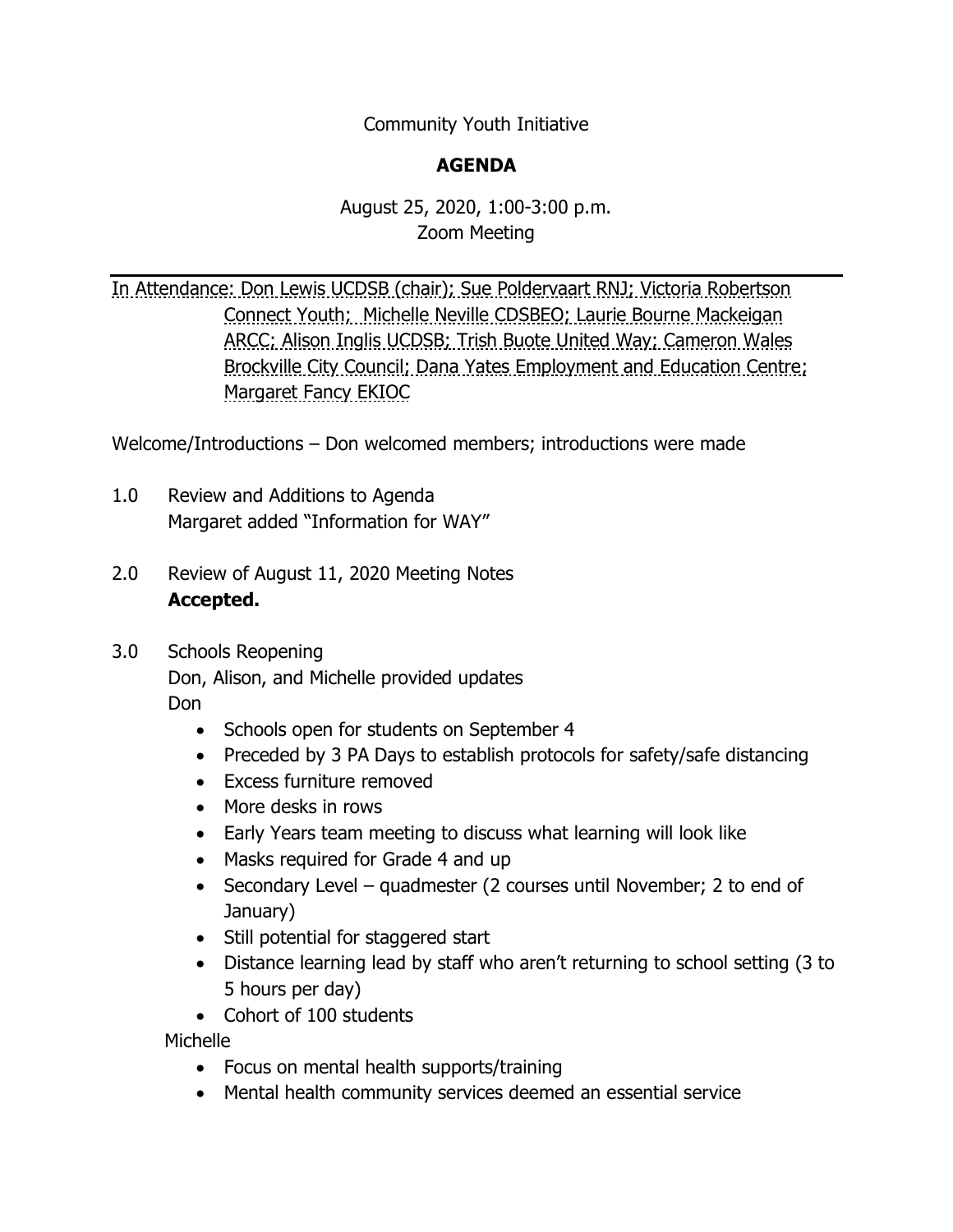Alison

- All boards engaged in professional learning around mental health
- Staggering people in to provide support
- Providing support for rural connectivity
- Technology continues to be a challenge

Kids on suspension pending expulsion

- ABLE sites continuing
- Special service counsellors not clear how they will operate

Michelle reported that Tanya Roddick has replaced Sue Giff

- 4.0 Brockville MDS Update (Cameron)
	- Cameron reported that Tom Fournier (BPS) and Jennifer Adams (Health Unit) made a presentation to Council that was well-received
	- Council passed a motion to support a community –lead MDS committee.
	- Councillors Bursey and Laverne to represent Council on committee
	- Some members of Council cautioned that the municipality can't proceed on its own; needs community partners
	- Police are bearing a lot of the costs of drug overdoses
	- Council wants actionable items on a short time frame

## **Action: Members interested in joining MDS Committee to contact Jennifer Labelle [\(jennifer.labelle@healthunit.org](mailto:jennifer.labelle@healthunit.org) or Jennifer Adams [\(jennifer.adams@healthunit.org\)](mailto:jennifer.adams@healthunit.org)**

Don wants to ensure that LLGAMH are included; still planning for smaller group discussion with Shawn Souder and Lorena Crosbie. Alison reminded members that we can't lose the original discussion piece around support for youth addictions.

Sue P. asked how services are working; some kids prefer online, others face to face. What are agencies seeing?

Alison commented that this presents an opportunity to expand access; both virtual and face to face. There was a small uptake for summer programmes.

Michelle commented that Kids Help Line has been busy – working with kids around back to school anxiety

5.0 Gananoque Update (Margaret)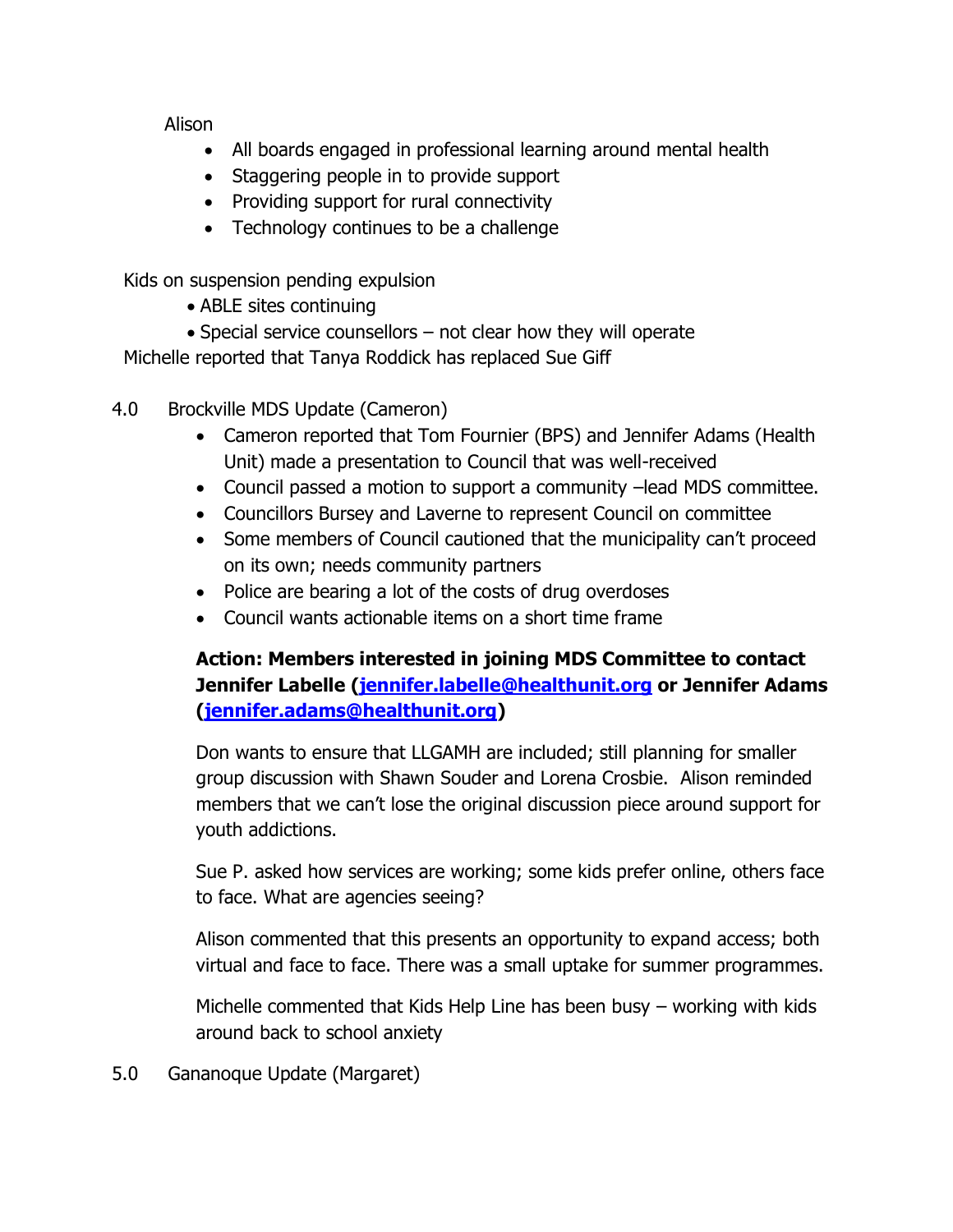Margaret reported that she and Trevor Holme (GISS) attended the face to face meeting of the Gananoque youth recreation committee. Only Chantel Ehler was in attendance. Takeaways from meeting:

- 20 youth responded to survey safe spaces was a common theme
- Margaret and Trevor directed Chantel to other youth surveys that have been conducted (**Action: Michelle will send copies of Resiliency Survey results for the Gananoque community; Don will share Tell Them from Me)**
- Group is still exploring space at former TR Leger Building
- Have identified a potential full time staff person
- Gananoque Council has tabled decision to hire a staff person to support youth, pending more information
- Group is looking to hold smaller events (e.g. pizza parties)
- A local church will be offering art classes once a week
- Group has asked for list of agencies that support Gananoque youth

## **Action: Margaret will coordinate**

(Note: committee wanted a commitment around what each agency can offer, but CYI members felt that this type of commitment is premature.)

• Chantel highlighted programmes/events that might be offered for youth e.g. job fairs/training

A number of these are already being offered through the school Dana commented that EEC could offer youth job training if there is a gap

- Margaret and Trevor suggested some quick wins for the committee:
	- $\triangleright$  List of agencies already supporting youth
	- $\geq$  Council link on committee
	- $\triangleright$  Link to MDS a lot of groundwork has been laid
	- $\triangleright$  Calendar of existing recreation activities for youth
- Margaret and Kim Marshall are meeting with Matt Harper (Councillor) and Kari Lambe (Recreation Director) on the 26<sup>th</sup>.
- 6.0 Request from Gwendy Lapp (North Grenville WAY)

Margaret reported that Gwendy is requesting information on any data that has been collected on youth mental well-being in North Grenville area. (in addition to Youth Let's Talk, TKOK focus groups, school board surveys) Suggestion:

CHEO and KDH emergency room data Library  $-$  use of space/programmes ODHUS data